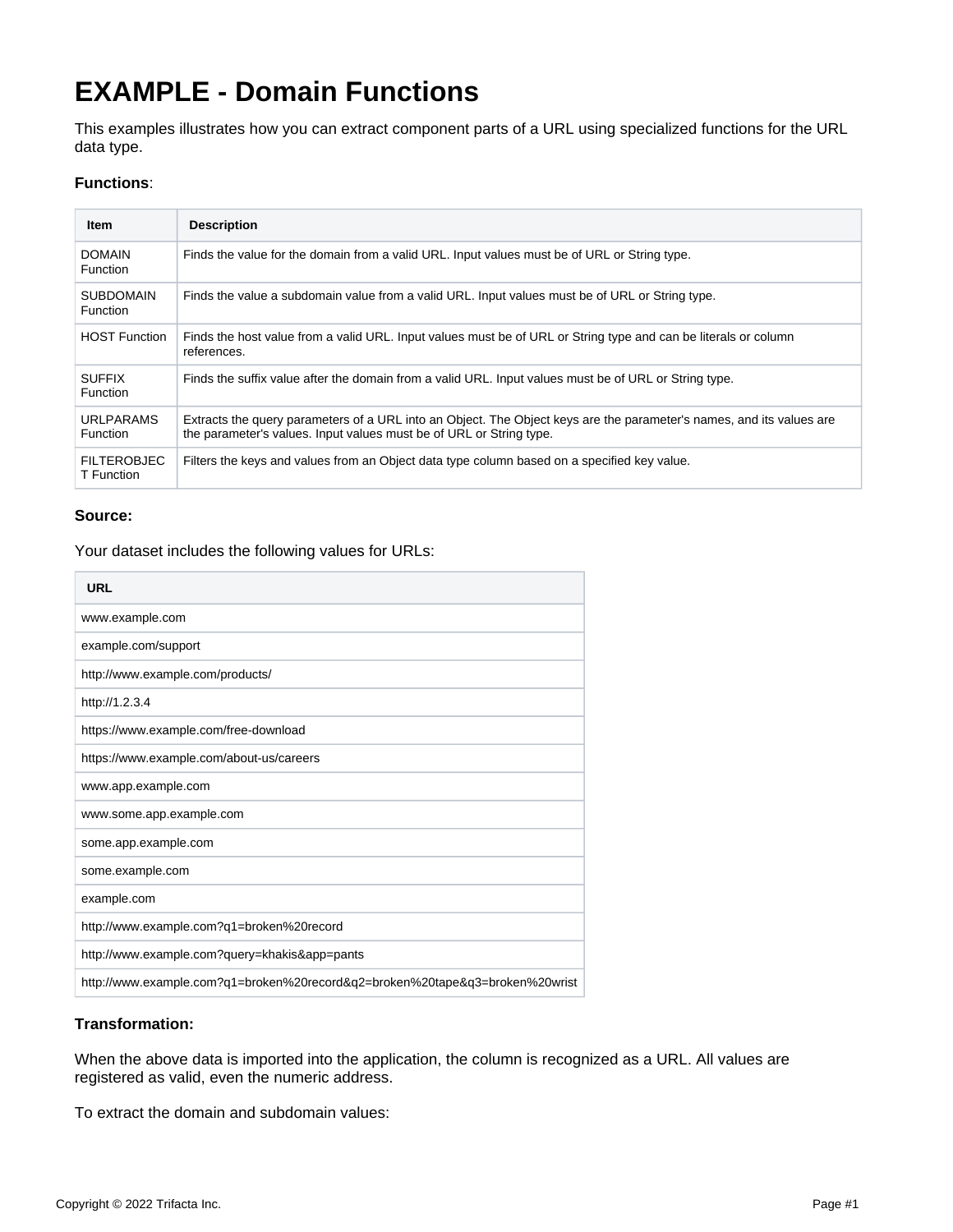| <b>Transformation Name</b>    | New formula        |
|-------------------------------|--------------------|
| Parameter: Formula type       | Single row formula |
| <b>Parameter: Formula</b>     | DOMAIN (URL)       |
| Parameter: New column<br>name | 'domain URL'       |

| <b>Transformation Name</b>    | New formula        |
|-------------------------------|--------------------|
| Parameter: Formula type       | Single row formula |
| Parameter: Formula            | SUBDOMAIN (URL)    |
| Parameter: New column<br>name | 'subdomain URL'    |

| <b>Transformation Name</b>    | New formula        |
|-------------------------------|--------------------|
| Parameter: Formula type       | Single row formula |
| <b>Parameter: Formula</b>     | HOST (URL)         |
| Parameter: New column<br>name | 'host URL'         |

| <b>Transformation Name</b>    | New formula        |
|-------------------------------|--------------------|
| Parameter: Formula type       | Single row formula |
| Parameter: Formula            | SUFFIX(URL)        |
| Parameter: New column<br>name | 'suffix URL'       |

You can use the Pattern in the following transformation to extract protocol identifiers, if present, into a new column:

| <b>Transformation Name</b>                  | Extract text or pattern                |
|---------------------------------------------|----------------------------------------|
| <b>Parameter: Column to extract</b><br>from | URL                                    |
| <b>Parameter: Option</b>                    | Custom text or pattern                 |
| <b>Parameter: Text to extract</b>           | $\frac{1}{2}$ start $\frac{1}{2}$ : // |

To clean this up, you might want to rename the column to protocol\_URL.

To extract the path values, you can use the following regular expression:

**NOTE:** Regular expressions are considered a developer-level method for pattern matching. Please use them with caution. See [Text Matching](https://docs.trifacta.com/display/AWS/Text+Matching).

|--|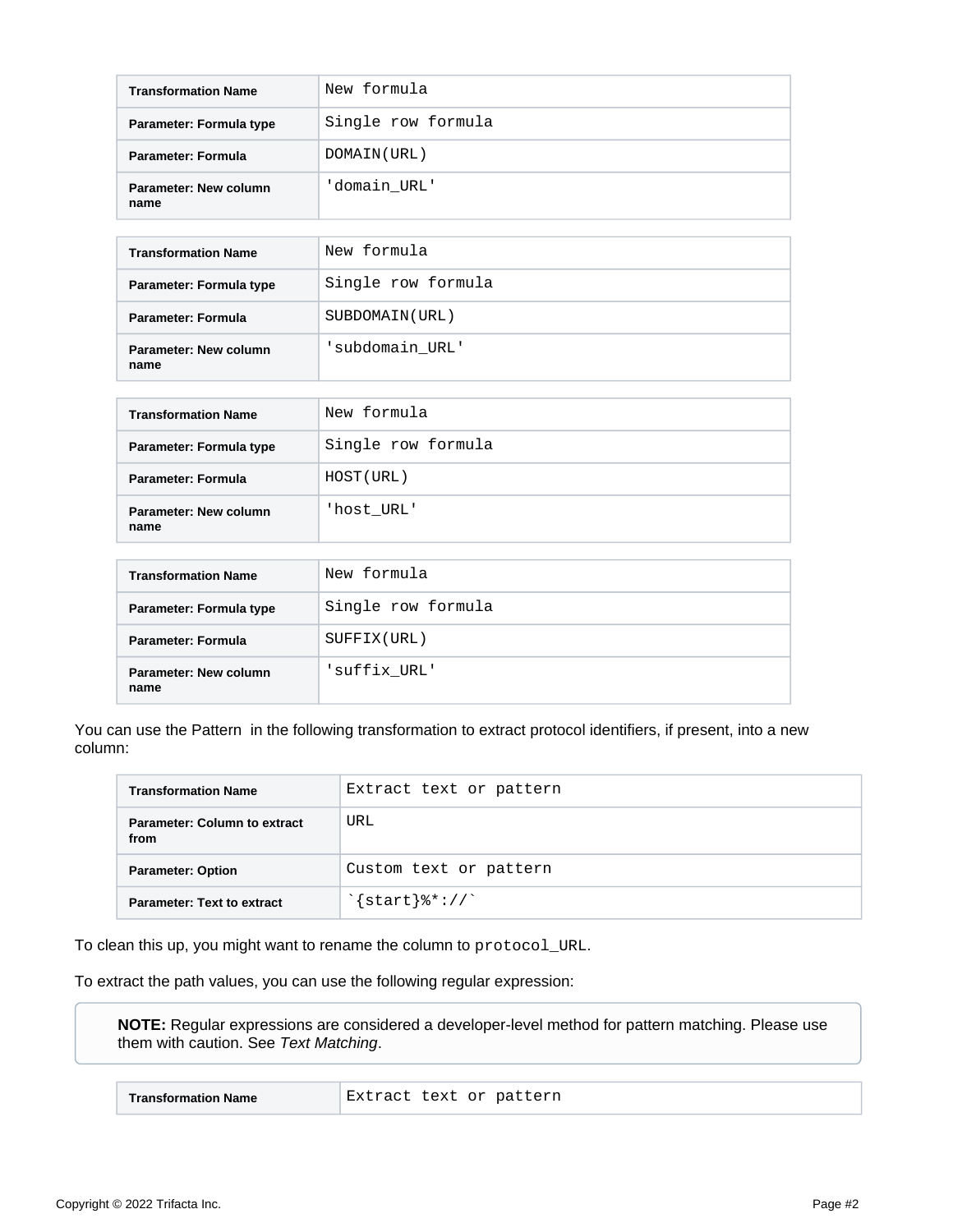| <b>Parameter: Column to extract</b><br>from | URL                    |
|---------------------------------------------|------------------------|
| <b>Parameter: Option</b>                    | Custom text or pattern |
| <b>Parameter: Text to extract</b>           | $/($ ^*:\/\/ ]\/. *\$/ |

The above transformation grabs a little too much of the URL. If you rename the column to path\_URL, you can use the following regular expression to clean it up:

| <b>Transformation Name</b>                  | Extract text or pattern |
|---------------------------------------------|-------------------------|
| <b>Parameter: Column to extract</b><br>from | URL                     |
| <b>Parameter: Option</b>                    | Custom text or pattern  |
| <b>Parameter: Text to extract</b>           | $/$ [!^\/].*\$/         |

Delete the path\_URL column and rename the path\_URL1 column to the deleted one. Then:

| <b>Transformation Name</b>    | New formula        |
|-------------------------------|--------------------|
| Parameter: Formula type       | Single row formula |
| <b>Parameter: Formula</b>     | URLPARAMS (URL)    |
| Parameter: New column<br>name | 'urlParams'        |

If you wanted to just see the values for the  $q1$  parameter, you could add the following:

| <b>Transformation Name</b>    | New formula                   |
|-------------------------------|-------------------------------|
| Parameter: Formula type       | Single row formula            |
| <b>Parameter: Formula</b>     | FILTEROBJECT(urlParams, 'q1') |
| Parameter: New column<br>name | 'urlParam_q1'                 |

#### **Results:**

For display purposes, the results table has been broken down into separate sets of columns.

Column set 1:

| <b>URL</b>                               | host URL        | path_URL              |
|------------------------------------------|-----------------|-----------------------|
| www.example.com                          | www.example.com |                       |
| example.com/support                      | example.com     | /support              |
| http://www.example.com/products/         | www.example.com | /products/            |
| http://1.2.3.4                           | 1.2.3.4         |                       |
| https://www.example.com/free-download    | www.example.com | /free-download        |
| https://www.example.com/about-us/careers | www.example.com | /about-us<br>/careers |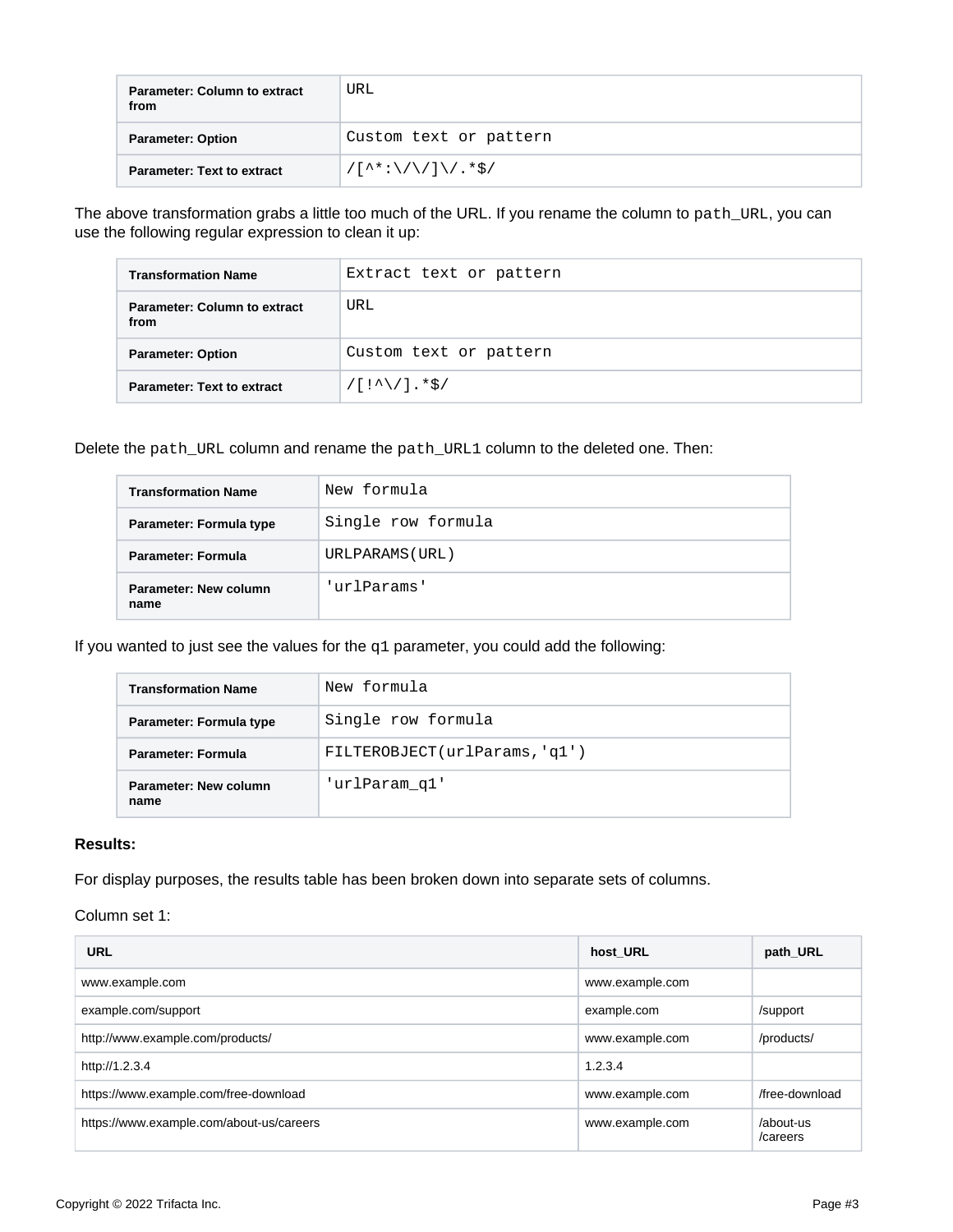| www.app.example.com                                                              | www.app.example.com          |
|----------------------------------------------------------------------------------|------------------------------|
| www.some.app.example.com                                                         | www.some.app.example.<br>com |
| some.app.example.com                                                             | some.app.example.com         |
| some.example.com                                                                 | some.example.com             |
| example.com                                                                      | example.com                  |
| http://www.example.com?q1=broken%20record                                        | www.example.com              |
| http://www.example.com?query=khakis&app=pants                                    | www.example.com              |
| http://www.example.com?g1=broken%20record&g2=broken%20tape&g3=broken%<br>20wrist | www.example.com              |

### Column set 2:

| <b>URL</b>                                                                       | protocol URL | subdomain URL | domain URL | suffix URL |
|----------------------------------------------------------------------------------|--------------|---------------|------------|------------|
| www.example.com                                                                  |              | <b>WWW</b>    | example    | com        |
| example.com/support                                                              |              |               | example    | com        |
| http://www.example.com/products/                                                 | http://      | <b>WWW</b>    | example    | com        |
| http://1.2.3.4                                                                   | http://      |               |            |            |
| https://www.example.com/free-download                                            | https://     | <b>WWW</b>    | example    | com        |
| https://www.example.com/about-us/careers                                         | https://     | <b>WWW</b>    | example    | com        |
| www.app.example.com                                                              |              | www.app       | example    | com        |
| www.some.app.example.com                                                         |              | www.some.app  | example    | com        |
| some.app.example.com                                                             |              | some.app      | example    | com        |
| some.example.com                                                                 |              | some          | example    | com        |
| example.com                                                                      |              |               | example    | com        |
| http://www.example.com?q1=broken%20record                                        | http://      | <b>WWW</b>    | example    | com        |
| http://www.example.com?query=khakis&app=pants                                    | http://      | <b>WWW</b>    | example    | com        |
| http://www.example.com?q1=broken%20record&q2=broken%<br>20tape&q3=broken%20wrist | http://      | <b>WWW</b>    | example    | com        |

#### Column set 3:

| <b>URL</b>                               | urlParams | urlParam_q1 |
|------------------------------------------|-----------|-------------|
| www.example.com                          |           |             |
| example.com/support                      |           |             |
| http://www.example.com/products/         |           |             |
| http://1.2.3.4                           |           |             |
| https://www.example.com/free-download    |           |             |
| https://www.example.com/about-us/careers |           |             |
| www.app.example.com                      |           |             |
| www.some.app.example.com                 |           |             |
| some.app.example.com                     |           |             |
| some.example.com                         |           |             |